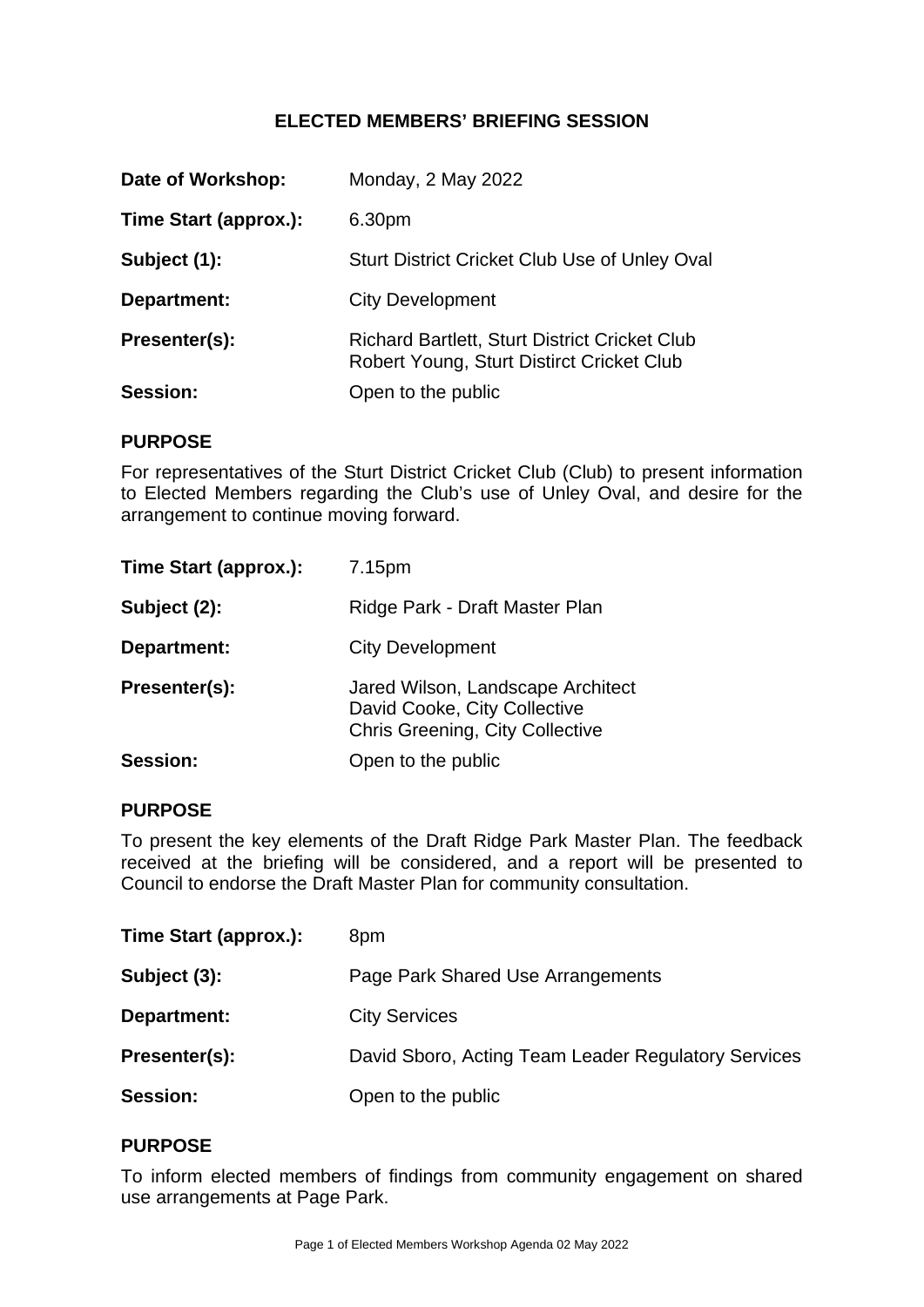# **ELECTED MEMBERS' BRIEFING SESSION COVER SHEET**

| Date of Workshop:   | 02 May 2022                                                                                       |
|---------------------|---------------------------------------------------------------------------------------------------|
| Subject:            | <b>Sturt District Cricket Club Use of Unley Oval</b>                                              |
| Department:         | <b>City Development</b>                                                                           |
| Presenter(s):       | <b>Richard Bartlett, Sturt District Cricket Club</b><br>Robert Young, Sturt Distirct Cricket Club |
| Session:            | Open to the public.                                                                               |
| <b>Attachments:</b> | Attachment 1 (Submission to Council regarding<br>playing of cricket on Unley Oval)                |
|                     | Attachment 2 (Historical use of Unley Oval)                                                       |
|                     | Attachment 3 (Letter from South Australian<br>Cricket Association)                                |

### **PURPOSE**

For representatives of the Sturt District Cricket Club (Club) to present information to Elected Members regarding the Club's use of Unley Oval, and desire for the arrangement to continue moving forward.

#### **DISCUSSION**

On 21 February 2022, a briefing was held regarding the use of Unley and Goodwood Ovals by the various sporting clubs who have ongoing leases for the use of the facilities at both sites.

Prior to the briefing, Elected Members were provided with a Discussion Paper setting out the following key elements:

- **Background** including purpose of the Discussion Paper, need for review and the initial Elected Member briefing held on 21 September 2021.
- **Current Usage** at both Ovals, recent and current redevelopments occuring and the clubs' contributions to these upgrades.
- **Current Maintenance** specifically regarding the grounds, to enable the clubs to play organised sports at the Ovals.
- **Bechmarking** which has been undertaken with other councils to compare Council's current practices.
- **Options** moving forward regarding lease terms and recovery of Council's ground maintenance costs.
- **Other Considerations for Unley Oval** given the proposed ground surface upgrade works.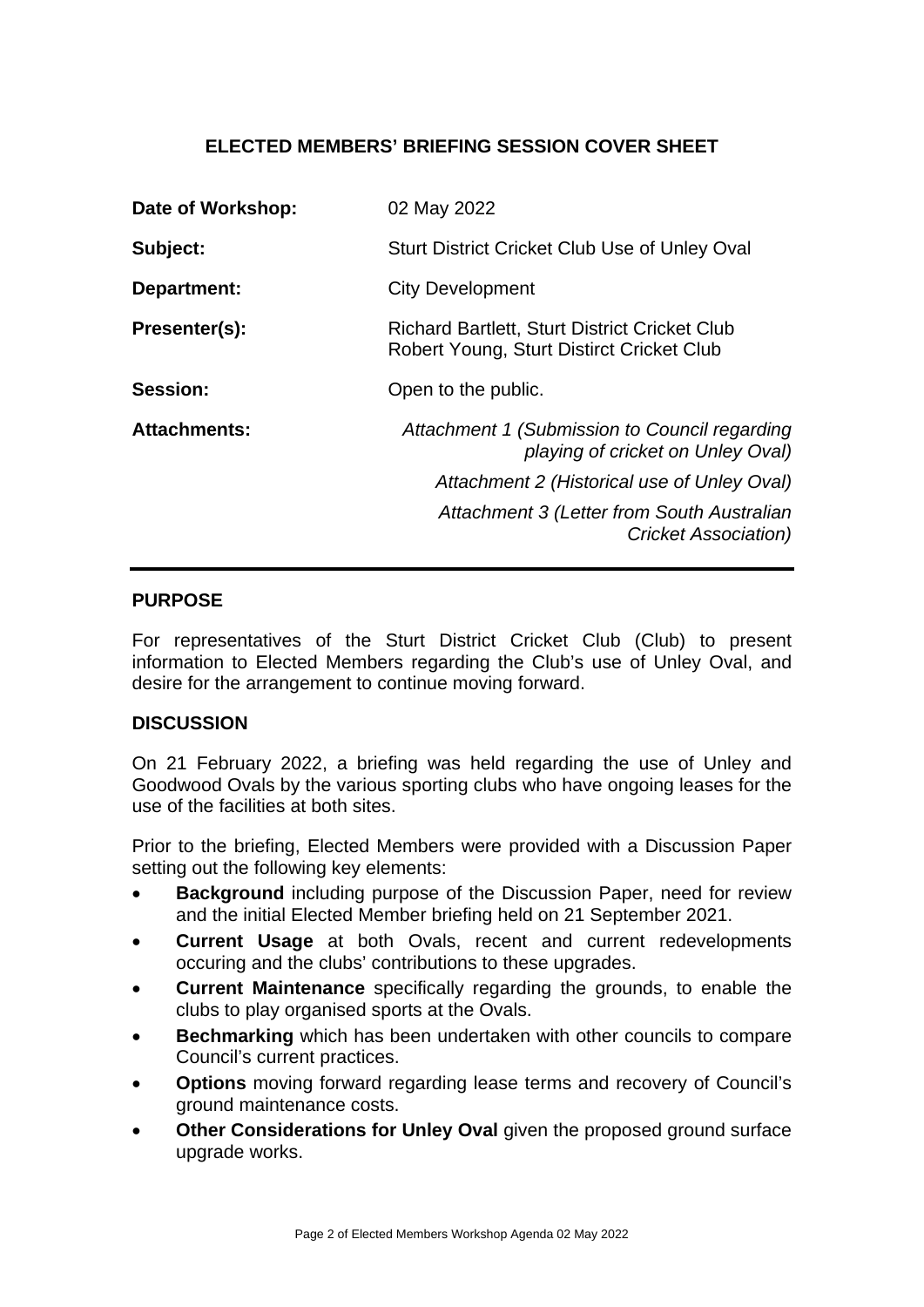Representatives of the Club attended the briefing held on 21 February 2022 and felt it was appropriate for the Club to be given an opportunity to be heard by Elected Members, hence this briefing.

Key Considerations

 Council is proposing resurfacing and new irrigation at Unley Oval and as such, needs to determine if cricket will continue to be played at the site.

### Preparation for Members

The Club has provided the following documentation:

- Submission to Council regarding playing of cricket on Unley Oval.
- Historical use of Unley Oval.
- Letter from South Australian Cricket Association (SACA).

The Club has requested that the above documentation is provided to Elected Members together with the briefing papers.

### **SPEAKERS**

Richard Bartlett, Sturt District Cricket Club

Robert Young, Sturt District Cricket Club

# *THE BRIEFING IS OPEN TO THE PUBLIC*

*The documents provided by the Club are public documents.*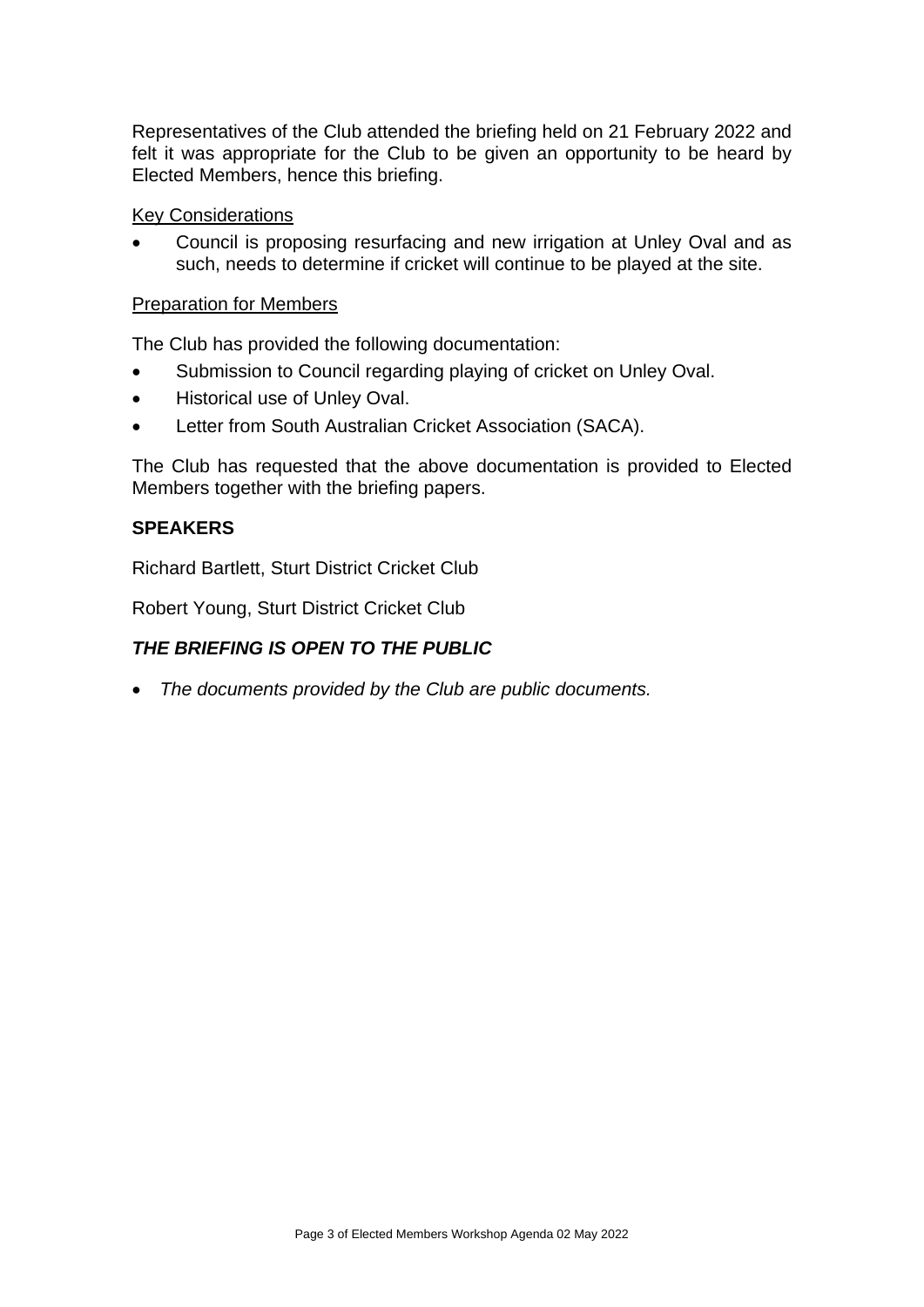# **ELECTED MEMBERS' BRIEFING SESSION COVER SHEET**

| Date of Workshop:   | 02 May 2022                                                                                                 |
|---------------------|-------------------------------------------------------------------------------------------------------------|
| Subject:            | Ridge Park - Draft Master Plan                                                                              |
| Department:         | <b>City Development</b>                                                                                     |
| Presenter(s):       | Jared Wilson, Landscape Architect<br>David Cooke, City Collective<br><b>Chris Greening, City Collective</b> |
| Session:            | Open to the public.                                                                                         |
| <b>Attachments:</b> | Attachment 1 (Draft Master Plan Presentation)                                                               |

### **PURPOSE**

To present the key elements of the Draft Ridge Park Master Plan. The feedback received at the briefing will be considered, and a report will be presented to Council to endorse the Draft Master Plan for community consultation.

#### **DISCUSSION**

The Draft Master Plan is intended to provide a long-term direction for the future renewal and enhancement of Ridge Park. The Draft Master Plan reflects a range of community views that seek to build on key existing features whilst complementing the valued natural character of Ridge Park.

#### Key Considerations

- Draft Master Plan key themes
- Key design principles
- Key design directions

#### Preparation for Members

To assist Elected Members with understanding Council's strategic direction, it is recommended to review a report presented to Council at its meeting held on 28 May 2018 (Item 1174 *Increased Use of Sport and Recreation Facilities page 385-545*).

https://couopencities.blob.core.windows.net/couwebsitearchive/Council%20and %20Administration/Full%20Council/Final-Council-Agenda-28-May-2018.pdf

Elected Members were previously provided with a summary of the Stage 1 community consultation undertaken in 2020-21.

To assist with the discussion, Elected Members have been provided with a copy of the presentation to be made at the briefing.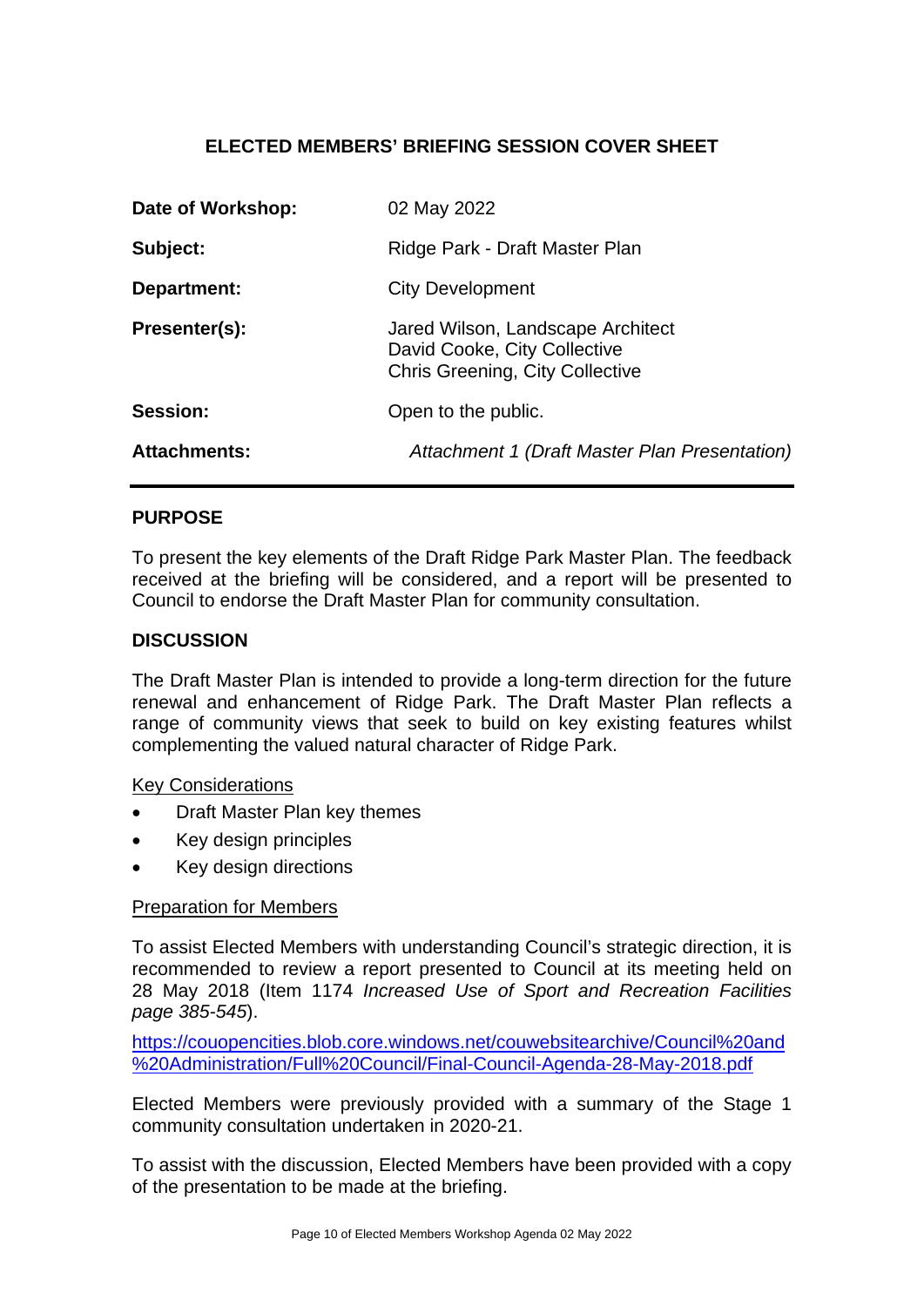Specific Questions for Members

- Are the key design principles clear and appropriate for Ridge Park?
- Are the key design directions and associated steps appropriate for Ridge Park?
- Are there any other ideas or opportunities for Ridge Park that the Draft Master Plan does not currently address which should be considered?

# **SPEAKERS**

Jared Wilson, City of Unley

David Cooke, City Collective

Chris Greening, City Collective

# *THE BRIEFING IS OPEN TO THE PUBLIC*

*The summary and presentation are public documents.*